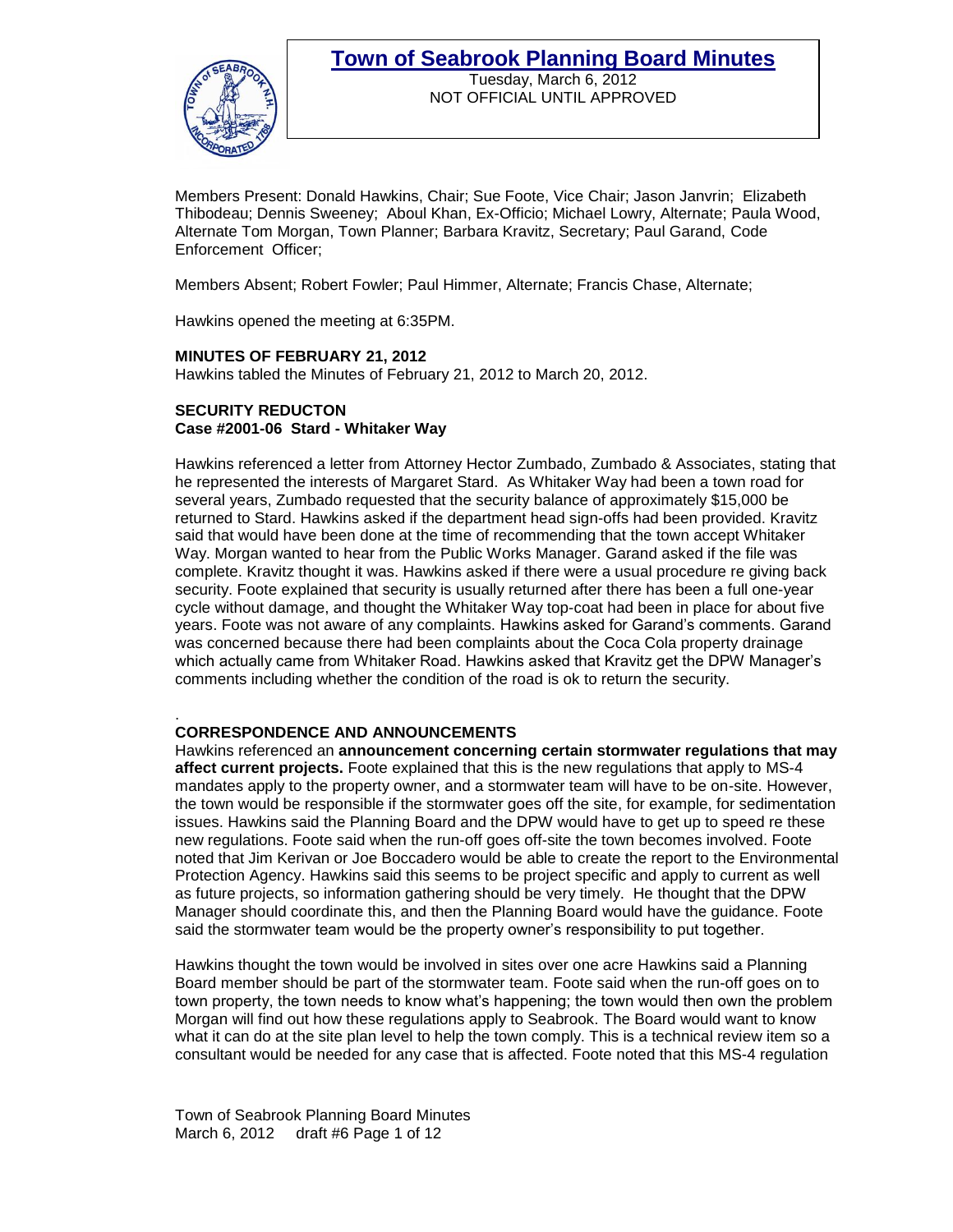

Tuesday, March 6, 2012 NOT OFFICIAL UNTIL APPROVED

is not the federal 2012 Initiative expected to be published in the fall, when no community would be exempt. The MS-4 goes by density of population near a water body.

### **FEMA Actions in the Town of Rye**

Hawkins referenced a newspaper article reporting that several homes on the floodplain in Rye have been designated by FEMA as not properly constructed. The homeowners have been given a year to fix the problem, (e.g. fill basement with two feet of soil or raise the level of the first floor) or face the possibility of the town losing FEMA support for flood insurance. Hawkins noted that all of the affected homes had been inspected in Rye, and FEMA was pushing hard on this. It was a reminder to keep up on the regulation changes. Janvrin thought new FEMA maps were due this year. Massachusetts had already been done.

### **Smithtown Village Proposal - Update**

Hawkins said that if passed by the voters next week, the change in zoning would begin at the Home Depot and go south to the Massachusetts line. Smithtown Village would allow mixed residential and commercial development so that smaller businesses could locate there. Building size would be limited, so that there would be no big boxes south of the Home Depot traffic signal. Hawkins said that a power point presentation could be found on Channel 22 as well as the Seabrook website; flyers are in various locations including Town Hall, the Community Center and the Library.

Foote stated that she had received up to a dozen emails from individuals that had the misconception that the Smithtown Village proposal was being pushed by outsiders. This was not true; the ideas came from Seabrook residents and were developed by the Master Plan Steering Committee and the Planning Board. The concept developed entirely by Seabrook residents was put into words and drawings with the assistance of Julie LaBranch of the Rockingham Planning Commission. Hawkins said the vision emerged during the Master Plan Update process which involved interviewing many residents. The top items expressed by participants in many interviews and the survey were that there was too much traffic on Route 1, and they missed the old town appeal of the early Seabrook atmosphere. The vision could emerge slowly over 20 years. Hawkins said that the job of the Planning Board was to plan, and the objective was had been to calm down the traffic and bring back the old town feel.

### **Informal discussion with Demoulas Representatives**

Hawkins said there had been a request to postpone this to a later date.

### **Alternate Member Process**

Hawkins explained that he was keeping a list of individuals who want to serve as alternates on the Board, and related that some concern had been expressed about alternates not being able to participate during deliberations. He asked for Morgan's comment. Morgan said he was not aware of a limitation. Janvrin said he'd never seen a statute re not allowing alternates to participate, but they could not vote. Hawkins asked Morgan for comments. Morgan said he had not seen such a statute. Hawkins said that when there were more alternate members at a meeting than could vote, he would announce the member voting in that session. For this meeting, Lowry would be the voting alternate.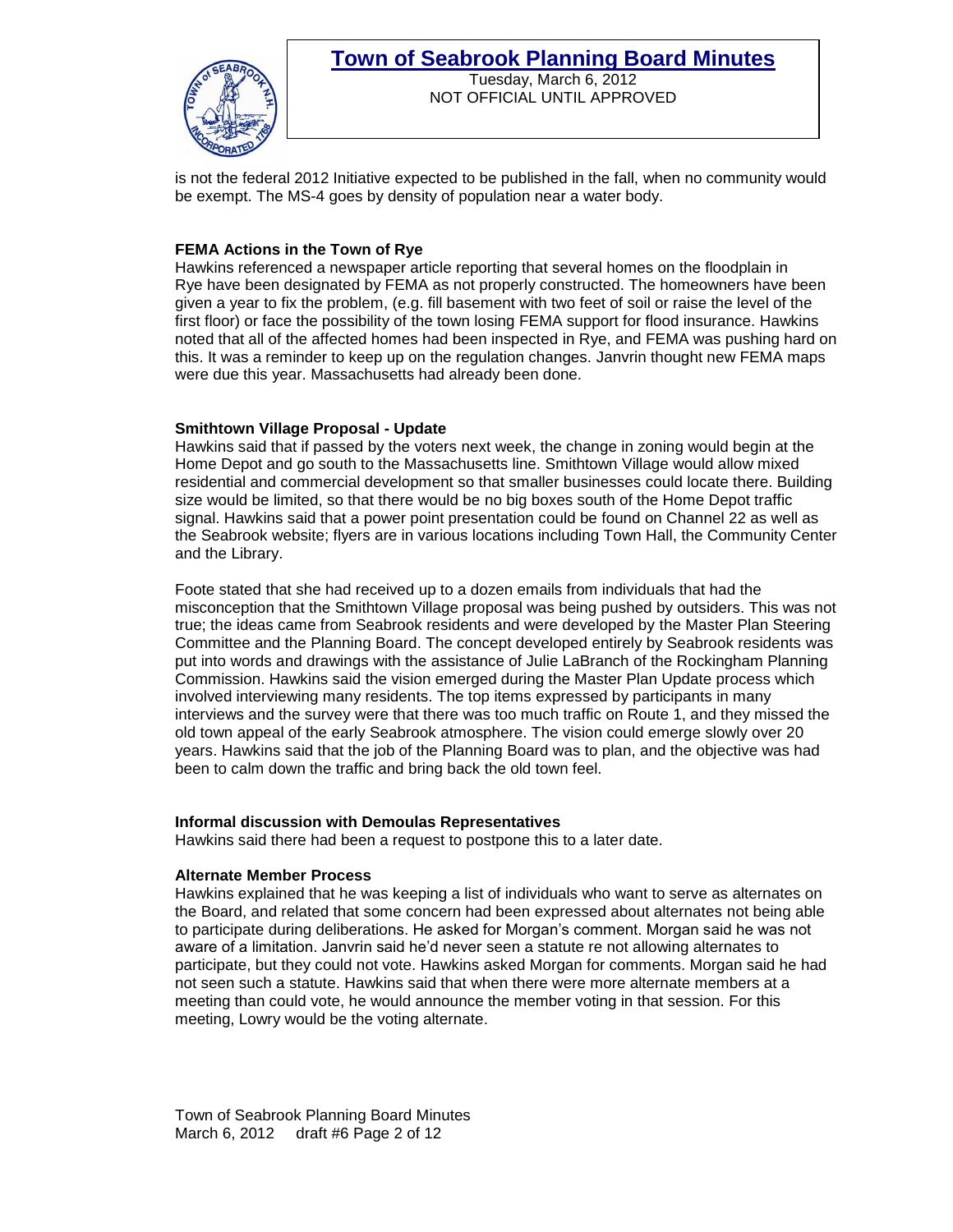

Tuesday, March 6, 2012 NOT OFFICIAL UNTIL APPROVED

**PUBLIC HEARINGS**  Hawkins opened the Public Hearings at 7 PM.

### **NEW CASE**

### **Case #2012-03.11-18E – Proposal by Anthony Vorias, Arenco, Inc., and SustainX, and Jayce, LLC to construct an 18,400 square foot addition to the industrial building at 72 Stard Road, Tax Map 4, Lot 19-1.**

Attending: Dax Kepshire, SustainX; Jim Bosco, consultant; Kent Worden Jim Peters, Arenco; Appearing for the Applicant: Wayne Morrill, Jones and Beach;

Morrill said that SustainX was housed in the 38,000 square-foot building with 100 parking spaces formerly occupied by Xaloy and approved in 1999. Part of that application included a future addition of 18,400 square feet and contemplated additional parking; the topographic survey showed clearing to the line; the plan showed the loading platform, driving in back, and roof drains. Morrill said that SustainX now wants approval for the previously contemplated 18,400 square-foot addition, with porous pavement and the roof run-off draining to the rear detention pond; they would not need additional parking at this time. He described how the addition would actually be an extension of the existing building and architecture, and that everything had been stabilized in preparation of the addition. Worden said that in 2011 received Planning Board approval to raise the former Xaloy building roof, although this had not been done yet because the company was not sure of the dimensions they would need. The construction would be done in phases.

Kepshire explained that the SustainX technology is a compressed air storage system designed to expand energy output and store excess capacity for reliable and predictable later use. The company is building its first commercial-scale prototype to be ready in 2013. It would supply enough energy for 2000 homes. Through Unitil they would provide energy to large scale distributors such as Pacific Gas and Electric, Southern California Energy, and First Energy to better control their output. Khan noted that Senator Jeanne Shaheen's visit had gone well, and said that people want to know how many jobs would be created. Kepshire said the hiring plan in the near term called for several highly specialized talent as this facility is a research and development plant. Later on, there would be hiring some local technicians. Eventually they expect to have hundreds of manufacturing jobs to fill, and they will train technicians to assemble the equipment on site. Hawkins recalled they had been moving along well, and asked if there had been setbacks. Kepshire said they were still going strong, but it took a long time to build the prototype, identify component vendors, etc. They expected to be ready with the prototype early next year, so they have an accelerated timeline. Hawkins asked for Morgan's view re the application. Morgan said he had commented on a number of technical items in his memo, and recommended accepting the application.

| <b>MOTION:</b> | Foote | to accept Case #2012-03 as administratively complete<br>for jurisdiction and deliberation. |
|----------------|-------|--------------------------------------------------------------------------------------------|
|                |       |                                                                                            |
| <b>SECOND:</b> | Lowry | <b>Approved: Unanimous</b>                                                                 |

Hawkins said that as there would be new construction a technical review would be in order, particularly in light of the new stormwater standards and rules. He noted that Morgan had been reluctant to accept the original stormwater drainage report done for Xaloy. Morgan said the regulations today are more stringent and he did not see evidence that that had been addressed. Morrill said that the existing detention ponds were designed for the addition; they work well and

Town of Seabrook Planning Board Minutes March 6, 2012 draft #6 Page 3 of 12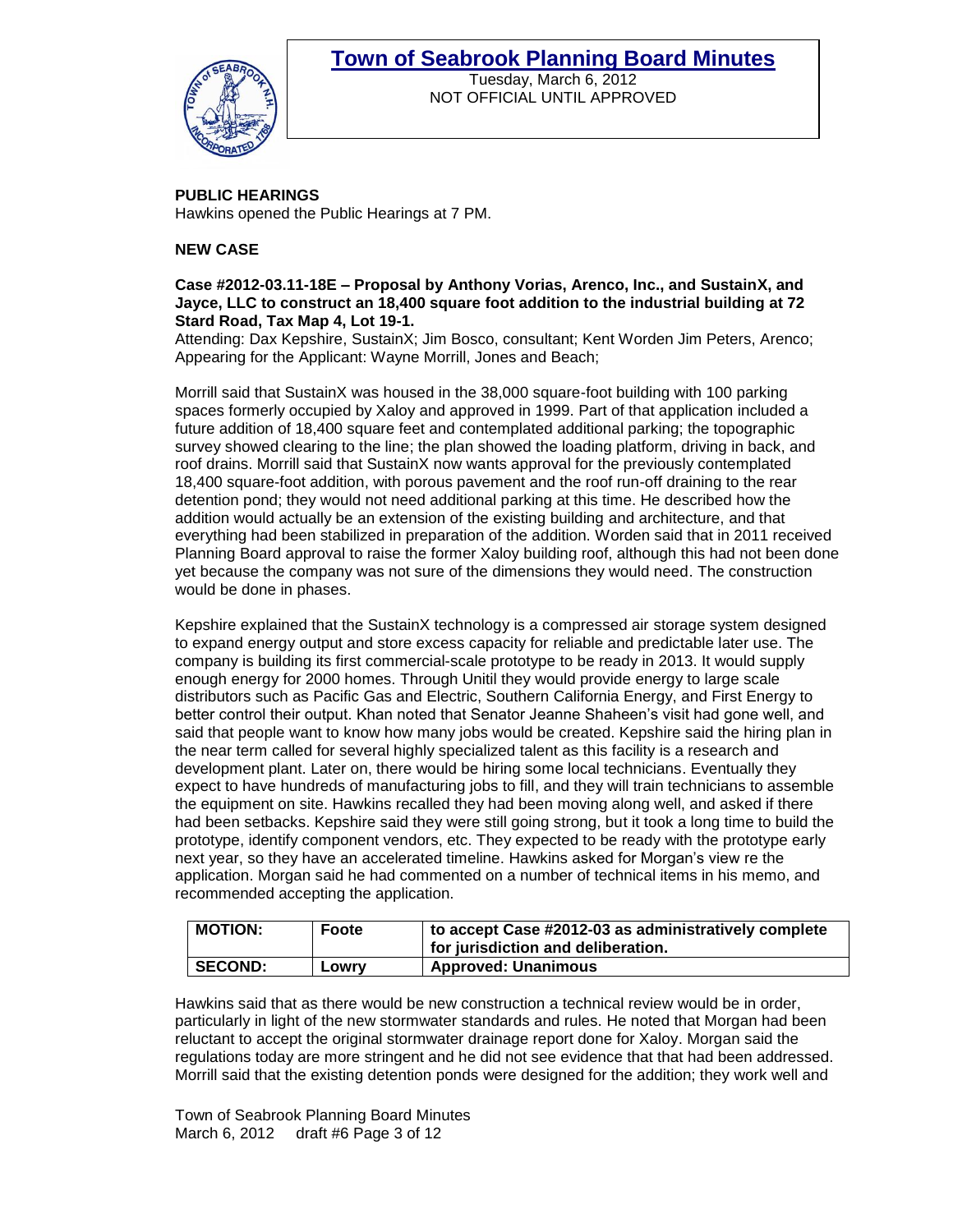

Tuesday, March 6, 2012 NOT OFFICIAL UNTIL APPROVED

are stabilized. If they had to alter them to today's regulations, it would mean destructing something was that actually working properly. He was not sure that would be helpful. Hawkins said the Board cannot just close its eyes; it is not a rubber stamp. If the building had been built, that would be ok. But this is new construction and a sizable addition, and he wanted another look by the professionals. Janvrin asked for the year of original construction. Morgan said it was submitted in 1999 and approved in 2011. Hawkins said the last application was to make the building taller without changing the footprint. Morrill said one reason for proceeding with the addition now, is so that the elevation would drop down for bringing the large equipment components into the building. This would be more economical; otherwise it would mean ripping up some of the flooring. The Applicant is eager to get going. Hawkins said that SustainX technology is exciting for Seabrook, but the Board had its responsibility to go through the steps. Kent understood, but said the first construction phase would be only 3,000 square feet and that this is critical to get the prototype done this year. Hawkins said the Board has a history of moving projects through quickly. A technical review for this size project would be appropriate, although it might take a couple of additional weeks. He said the Board appreciates the time that the staff is available to the Technical Review Committee.

Foote believed they could start the ground work at their own risk, and had the right to apply for a building permit. Primarily it would be the stormwater and stormwater treatment that might require the restructuring of the detention pond. TRC's main interest would be those sorts of items. The main item would be to bring the detention pond up to today's standards; this included plantings, basins for siltraton, and benches for separations. Foote thought they would not have to just sit on their hands until after the TRC, and did not think this was a negative for the building plans. Hawkins asked for Morgan's comments. Morgan deferred to the CEO's general practice. Janvrin asked if they would have to apply to the NH Department of Environmental Services. Morgan thought probably not. Hawkins asked for Garand's comments. Garand said usually no work occurs on site the building permit couldn't happen until the Planning Board had approved and security was in place. This seemed to be jumping around the procedures around. He recommended that it would be better to go slowly, including for the abutters. All of the requirements needed to be on the site plan. Janvrin said after TRC the case could be back to the Board the first meeting in April. **Hawkins forwarded Case #2012-03 to the Technical Review Committee meeting of March 26, 2012 at 10 AM in Seabrook Town Hall, and continued Case #2012-03 to April 3, 2012 at 6:30 PM in Seabrook Town Hall.** 

Hawkins noted the Waiver request re stormwater matters would need to be addressed after hearing from TRC, and said that would be decided through the final deliberations. Foote commented that if the landscaping and lighting were in, the major differences would be re the stormwater during the last ten years. Morrill said that the front pond works well and has vegetation, turtles, etc., and asked if it would have to be altered. Foote thought only the back pond would need alteration, as it would be affected by the building change. Morrill said they would look at both ponds, but would not want to make changes in a well-established pond. Hawkins wanted to know about changes made since 2001, particularly in re potential liability for the Town if water leaves the site. He did not want to fix something that wasn't a problem. Janvrin wanted the comparison of the recently adopted regulations to those applied in the previously approved stowmwater maintenance plan to assure that the current regulations were being followed. Morrill said the criteria did not exist in 2001, so he would be hesitant to put in a gravel wetlands or outlet for a functioning pond. Janvrin thought only the backland would have to be looked at. Morrill will concentrate on any impact to the back lands. Foote thought it might involve some sedimentation traps and berms or plantings.

Town of Seabrook Planning Board Minutes March 6, 2012 draft #6 Page 4 of 12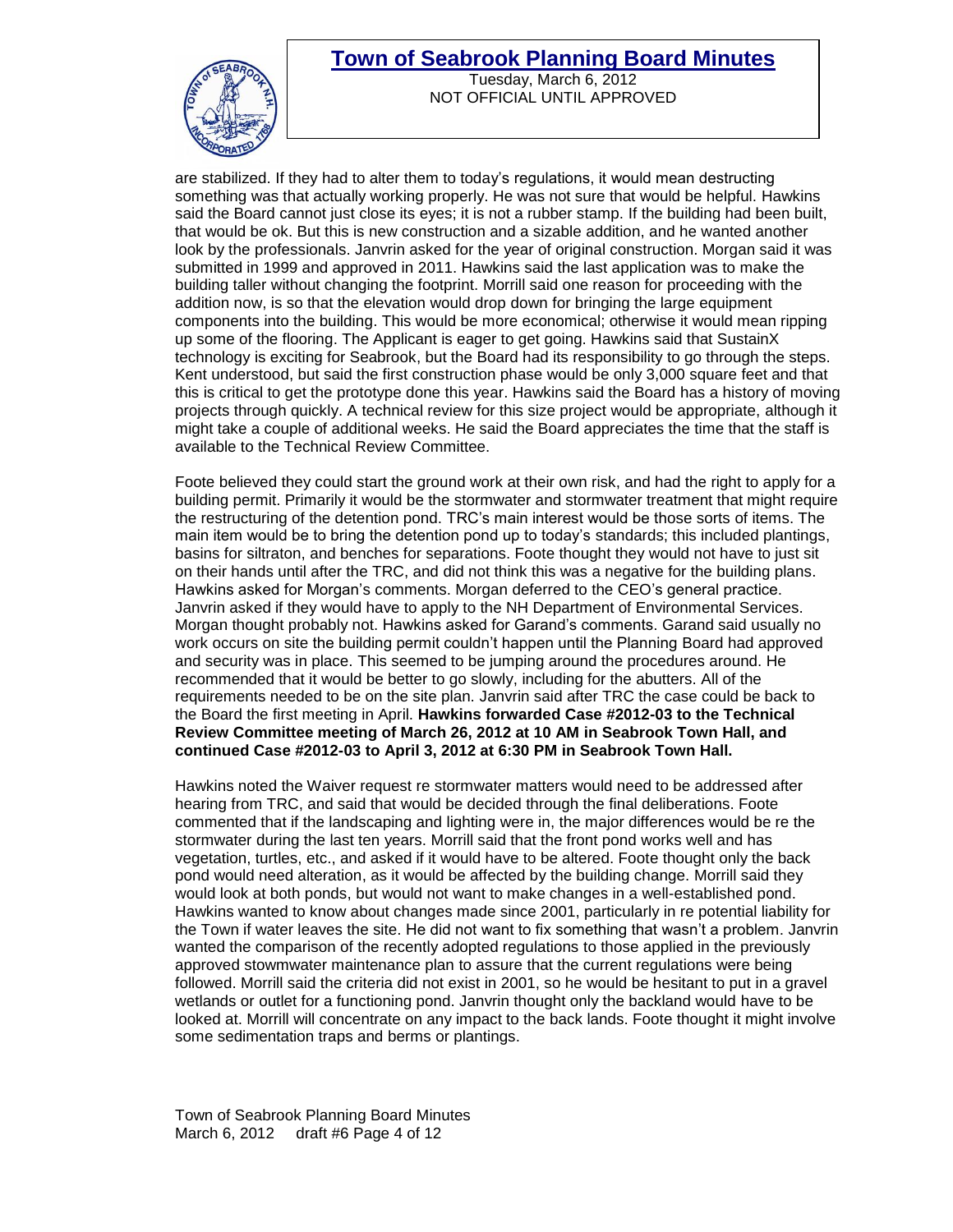

Tuesday, March 6, 2012 NOT OFFICIAL UNTIL APPROVED

### **ONGOING CASE**

**Case #2011-31.10-22 Proposal by NextEra Energy to amend its conditional approval of August 17, 2010 so that the stipulation (iv) reads as follows: Noise shall not be discernable at the Rocks Road residences closest to the firing range. Noise level along the existing transfer station road shall be limited to 15 dBA above the measured background of 44 dBA. The indoor firing range in question is situated off Rocks Road and immediately east of the Town's Transfer Station,** continued from November 15, 2011; December 20, 2011, January 3, 2012; January 17, 2012, February 21, 2012;

Attending: Steven Coes, Projects Manager, NextEra; Eric Wood, Acentech, acoustical consultant for the Planning Board; Lowry recused himself because he lives in the neighborhood. Hawkins said that Paula Wood

would sit as the alternate for this case.

Hawkins recapped that the Board had identified Eric Wood of Acentech as the sound consultant to assist it with this case. He said that Eric Wood had attended a previous meeting to update the Board on his proposal and how to implement it, indicating that the Board wanted comfort for the neighbors re the noise levels.

Eric Wood said that he had listened carefully at the January 17, 2012 Planning Board meeting, and felt a reasonable response on the part of the neighbors, NextEra and the Board members to do the right thing. His proposal would utilize a transparent methodology in which the noise levels could be quantified with evidence available to all the parties. Wood said he'd been provided with the relevant Minutes of the February 21, 2012 meeting which he was unable to attend, and understood that one year was a long time. However, some individuals had expressed the desire to have noise data for the different seasons, and for the firing of different sized weapons. He agreed that sound does travel differently at various times. Eric Wood said maybe a year is too long time; the data collection could occur only in the spring, or in two seasons, if that was what the Board wanted. The proposal could be adjusted to whatever the Board wanted.

Wood said if the instruments were installed, they could be removed at the pleasure of the Board at whatever point the Board was satisfied, for example, at eight months. Certainly a lifetime would be unreasonable. Hawkins thought after the installation, complaints might be known within a week, if NextEra were allowed to do firing at night. If there were ten complaints within a week, the firing would be stopped. Eric Wood agreed, but thought that if the noise was unacceptable, NextEra would want to fix the problem; then the data collection would have to be repeated. Wood agreed that the initial installation costs would be the same no matter how long the timeframe. He believed that NextEra wanted to use the range, and commented that the neighbors seemed very cooperative, but want to sleep at night. Hawkins thought so far there had been feedback from one person. Foote said it was unfortunate that the half-dozen people in the Rocks Road and Dows Lane area who spoke with her, apparently don't want to call the Planning Board or the CFO to get this documented. During the daytime they can hear it, but it doesn't seem to be much of an irritant. They aren't sure that if that same noise were at night it could be an irritant. Eric Wood respected that concern, and said it would be almost an experiment for NextEra to demonstrate that night use is what they said it would be.

Hawkins proposed that NextEra be requested to provide a letter agreeing to pay for all the costs, because it is not insignificant. Acentech's installation would be at a cost of \$14,000 per monitoring equipment set-up, plus approximately \$30,000 in consultant analytical fees. Eric Wood said the consulting costs might be less. Hawkins did not want to sign a contract only to

Town of Seabrook Planning Board Minutes March 6, 2012 draft #6 Page 5 of 12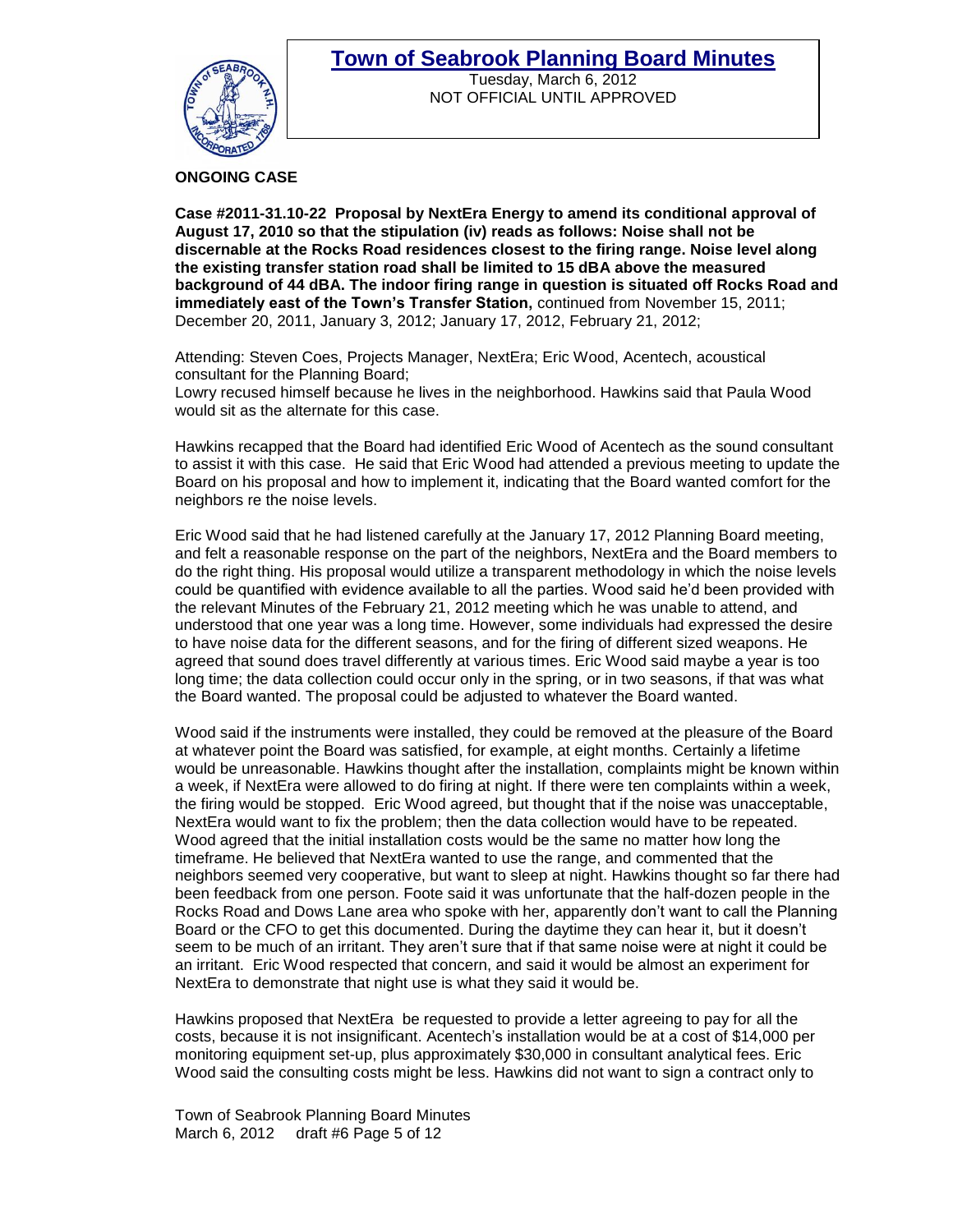

Tuesday, March 6, 2012 NOT OFFICIAL UNTIL APPROVED

have the applicant not want to go forward. Eric Wood agreed. Hawkins asked Coes if NextEra would agree in advance. Coes said they would have to know how many meter locations would be involved; he thought three or four. Eric Wood wanted one monitoring device very close to the range, and one or more at selected locations. He noted that Rocks Road was not a very big area, but he would worry about noise prone shopping center commercial location that was considerably away from the firing range; he recommended no more instruments than necessary. Coes expressed concern about the cost.

Eric Wood said he needed to be guided by the parties. He thought it would be important to have one instrument very close to the range, and one or more meters at places in the community where people are concerned for comparison. Rocks Road was not a very big neighborhood, and would not need lots of instruments. He recalled that a concern had been expressed about a new shopping center. Controlling the noise for nearby neighbors was one thing, but a commercial shopping center was considerably further away which he did not think should be an issue. Eric Wood did not want any more instruments installed than the parties thought was necessary i.e. what the project deserves. Coes said he could not authorize anything before knowing the cost. getting Eric Wood said he would be guided by what the Board felt was necessary. Hawkins noted that one person at the previous meeting said he had heard it at his house. . [The Board looked at a street map.]

Eric Wood recalled that someone mentioned a location two houses from Route 1. A location close to Route 1 would not be a help, because there would be sounds every time a car went by on that road. Hawkins asked about going all the way up to the Holiday Inn. Eric Wood recommended not doing that. Foote was concerned that the firing range noise could not be distinguished from that of vehicles, and noted that a tire in that area would also produce noise. Eric Wood agreed, but said that location was really far away; he would focus on the homes. Hawkins asked how many meters for that. Eric Wood suggested two. Hawkins said to put one monitoring device at the Transfer Station because that location is cited in the application request. Foote recommended a location on town property which would have easy access and was near the home of the person who commented at the prior meeting. Janvrin suggested the sewer pumping station. Eric Wood said it would be best to be near electrical and internet resources, rather than have to rely on battery power. He understood the significance of the Transfer Station, but felt that people's homes were most important. Eric Wood said that the Transfer Station would not com plain, but noted that it is in the stipulation. Hawkins said the only reason the Board is going through this process is to see that the people who built before don't have a problem with noise [today]. Foote called attention to two people in this area who say they hear the noise. Eric Wood said if the neighbors have a real problem, the Board will hear about it and be aggravated. Hawkins said that the references that Foote made are further away than the Transfer Station.

Paula Wood said that sound from the power station travel to her house; at her house she hears the fire station sirens too [it sounds] like a straight line. She wanted to know about the next step, if the report shows that the shooting bothers the neighbors, and if NextEra would be asked to fix the building.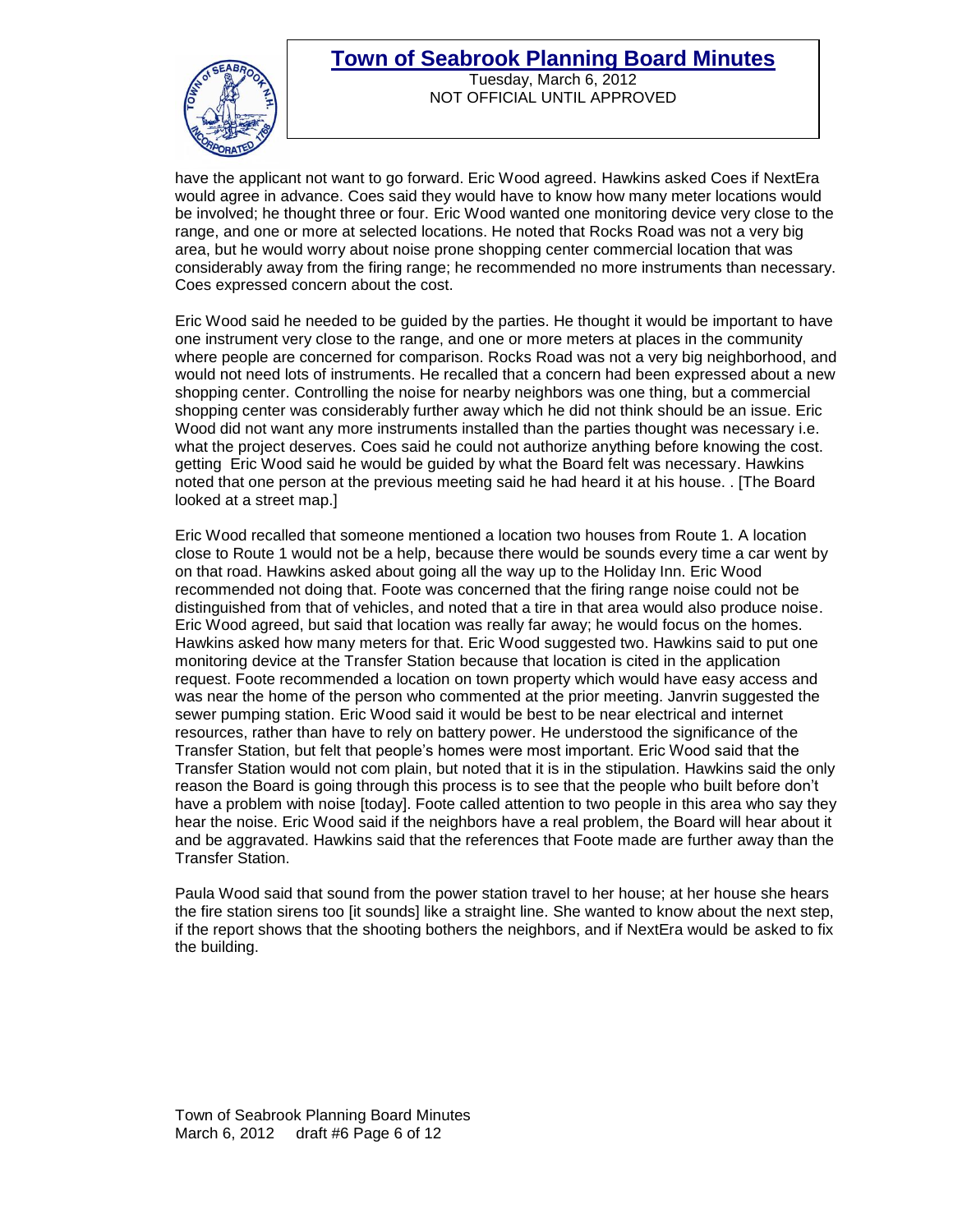

Tuesday, March 6, 2012 NOT OFFICIAL UNTIL APPROVED

Hawkins continued with his proposal below, assuming the number of monitoring locations would be agreed. Eric Wood commented that this should be reasonable and not an overload.

(i) NextEra provides a letter of agreement agreeing to pay for one year of equipment installation and monitoring;

(ii) If the letter is received from NextEra, The Planning Board would sign the agreement with Acentech;

(iii) Installing the monitors would commence;

(iv) The CEO would issue a conditional permit allowing certain testing at night;

(v) The Planning Board would review the data quarterly, however, the permit would be revoked if a lot of complaints were received from neighbors;

(v) In that event, the sound data would be reviewed in light of the neighbors' complaints, and NextEra's request for the waiver.

Hawkins said that if NextEra could not fix a problem with screening or bushes, it could look at making changes to the building. At that point, the Board would be in a position to make a decision based on the results. It would be good if this takes nine months; if it's a three-week period that wouldn't be good. Hawkins thought it was important to start with some night hours, or the information would never be obtained.

Paula Wood asked if any other ranges have night hours; she was concerned as to why they cannot do the scheduling for all of their personnel during the day. Eric Wood said that if the shooting sounds didn't bother people at night, that would be ok. Thibideau said people are hearing it now, commenting that the town does not allow trash pick-up after a certain hour at night, or allow trucks in any of the malls with their engines going at night. She asked how the Board could allow guns going all night long, and said she would not approve of this at all. Hawkins said that that was what the design of the building was supposed to do. Paula Wood said that people cannot be stopped from breaking the rules. In this case, people hear the noise and do not come forward. Eric Wood said the difference would be that the noise would be quantified with numbers, noting that there is noise all over the town, indoors, with lots of noisy equipment. For example, one applicant who runs air compression equipment, eventually would want to run more than one shift. That's ok if it is in a well-designed building. Paula Wood noted that company was in an industrial area without homes across the street. There are people who are bothered by noise but will not come forward.

Hawkins said it is not the Board's responsibility to dictate how to run a business. But if they are disturbing their neighbors, the Board wants to see that is taken care of. If they can modify their building so the sound doesn't leave the property line, they can operate however, they want. The Board's job is to see if it is disturbing the neighbors. If it is, the Board can stop it. That is why he was proposing a conditional permit so the data could be collected. If after days or a week or so everyone is saying it is too noisy, then the board should ask the CEO to pull that permit because it would not be meeting the conditions that he set. That's the Board's job. Janvrin did not want to bring someone on Rocks Road to a point where they would be turning a gun on him. Hawkins said the Board has to listen to what the neighbors say; if it is too loud the Board would have to stop it. Janvrin said the Board needed a mechanism to stop the [excessive] noise. Hawkins said that is what the CFO is for.

Khan said this discussion during the last few weeks seemed to place the burden on the Board. The Board did not build the building so close to the residential housing. NextEra came to the Board with a proposal; they are a good neighbor and their project was approved. Now it is not working. NextEra is responsible to fix the problem and to show the Board that the residents can

Town of Seabrook Planning Board Minutes March 6, 2012 draft #6 Page 7 of 12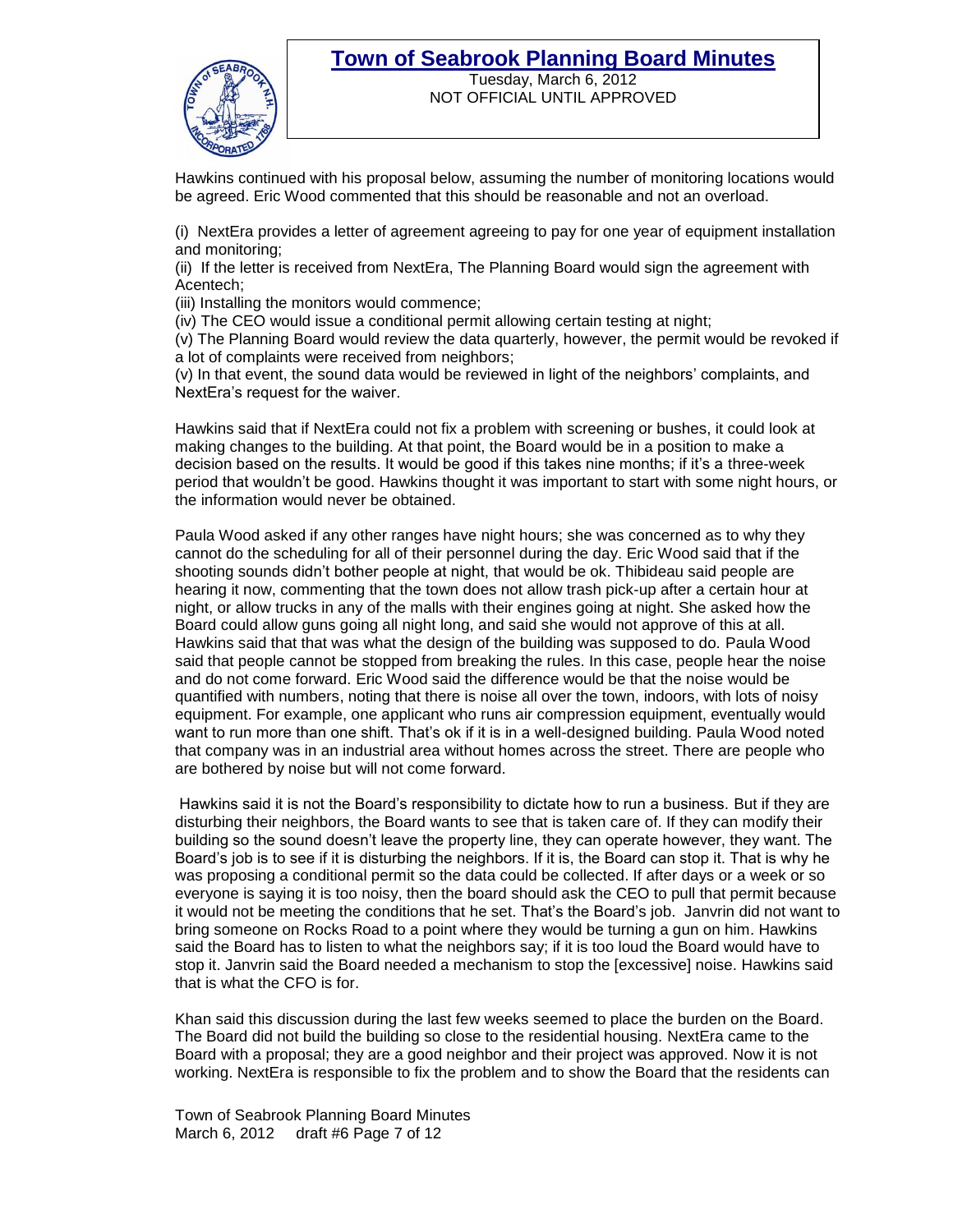

Tuesday, March 6, 2012 NOT OFFICIAL UNTIL APPROVED

live and sleep peacefully. Their houses were there long before [the shooting range]. He thought rather than long-term monitoring, it would be best to have a professional review for two to three months so the Board could make a decision about 24 hours. It might be for a more limited time period e.g. 14 hours; if NextEra could improve the building then the Board could reconsider in the future. Eric Wood thought that NextEra built the range and somebody, maybe the contractor and not them, made an error and it was noisier than they wanted it to be. Then NextEra took corrective steps. Now they are asking to run it at night. The Board is asking to measure, listen and quantify with data to see if it is good enough. If it is not, the Board could say that the noise level needs to be reduced by a certain amount. The data is needed to document whether it is good enough and, if not, what needs to be done to fix it. The Board is saying that Acentech could do this. NextEra already had good people looking at this who could do this. Eric Wood felt that at this time his job would be to work with the Board.

Foote said the initial permit had no restrictions as to hours, only what would be imposed on all other businesses i.e. discernible at the property line. If neighbors are bothered by the hum from rooftop equipment, a business would have to figure out what to do - they could use sound reducers. Theoretically, NextEra could already be operating 24 x 7 with the permit they already have. She believed that they have realized that they cannot operate under those conditions, so they came forward to ask the Board to allow them to have 15 decibels above the 44 base level at the property line. That meant 59 decibels (24x7), which did not seem so loud at 2 PM but at 2 AM could sound very loud. Eric Wood pointed out that that wouldn't be a factor at the Transfer Station because no one would be there [at night]. If they complied with "not discernible at the property line", that would be pretty good. She thought if they stick to the request re sounds along the Transfer Station road, the residents would have nothing to do with it.

Morgan commented that under the request residents were not to hear the shooting sounds at all i.e. the sounds would not be discernible at the property line. Hawkins read from the request that …"noise shall not be discernible at the Rocks Road residences closest to the firing range. Noise levels along the existing Transfer Station Road shall be limited to 15 decibels above the measured background noise of 44 decibels." Hawkins said in the original case there was the statement that the noise shall not be discernible at the property line for the residences. Hawkins said this could be approached in steps to get the data, beginning with up to 11 PM, as a starting point. If the data dictates, or the neighbors complain, the [night hours] are stopped and the Board would discuss it and either reject the application or say more work is needed by NextEra and the monitors would stay in place. The Board would be unhappy if there were complaints without a starting point to compare. Thibodeau thought people would first call the police about loud noise in the night; they would not call the CFO who would not be in his office at night.

Morgan said to return to the stipulation in re noise not being discernible at the residences at Rocks Road, not whether people are bringing complaints or are unhappy. If they can, then NextEra is not doing what they said. Janvrin said that about 10:30AM on February 28 he could hear the small arms firing from the sewer pumping station at the Transfer Station Road, and posted a note on Facebook. Foote had seen that posting. Janvrin asked Coes what was fired at that time. Coes did not have that update. Eric Wood cautioned not to go overboard on the number of monitors, which would be a burden to all, and to pick a reasonable number. Another monitoring device could be installed later on, if necessary. He noted that sounds can diminish with temperature changes. Janvrin noted the desire for electric and internet connection. Eric Wood wanted both of these, but said while an internet connection would be real time, it might be done through a cell phone. Coes asked if one were at the pump station (before the first residence), would there be a way to get more sound beyond that. Eric Wood said it would be

Town of Seabrook Planning Board Minutes March 6, 2012 draft #6 Page 8 of 12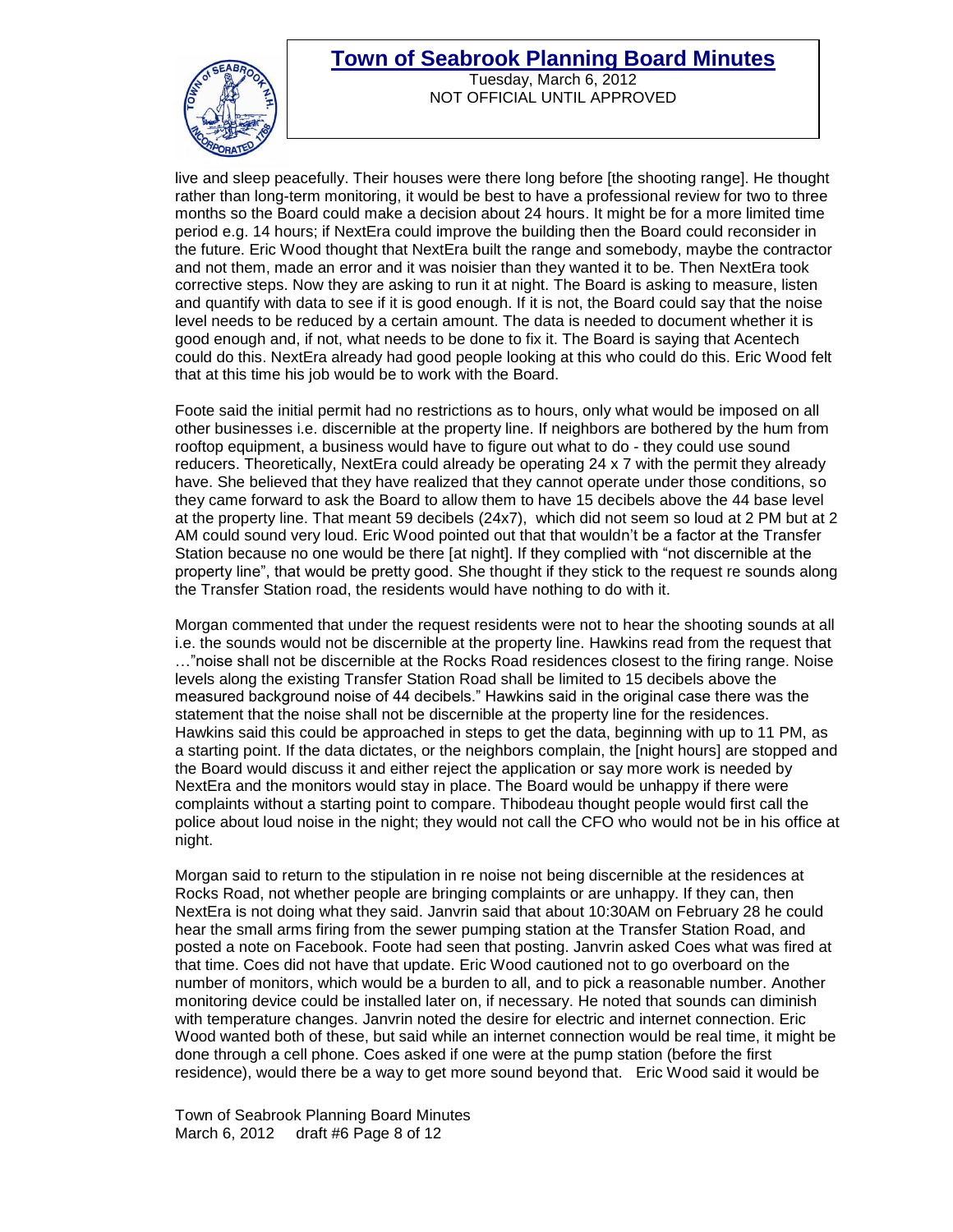

### **Town of Seabrook Planning Board Minutes** Tuesday, March 6, 2012

NOT OFFICIAL UNTIL APPROVED

very unusual; as sound waves go out they diminish. Strange things like temperature inversions, rather than a cloud cover, could happen.

Khan asked how many firing ranges that Wood had visited operate 24 x 7. Eric Wood did not know. Most of Acentech's noise monitors are not at shooting ranges. Noise issues happen mostly at hospitals or research facilities when construction noises, like pile drivers, might affect very sensitive MRI equipment by blurring the image. In such situations they are involved in helping the contractors and the hospital staff with scheduling the work. This also happens with research facilities that have super sensitive materials. For example, the town of Richmond, RI wanted to monitor potential noise levels for a proposed mostly indoor shooting range with lots of barrier walls at an abandoned golf course. The town asked Acentech for a simulation of the potential noise levels, which resulted in the developer withdrawing the application, perhaps because they couldn't accomplish an acceptable level; this made the neighbors happy. Lots of shooting ranges used for the military or law enforcement are monitored, but he could not say the hours they operate.

Khan said that NextEra had not offered any solution if the report comes in six months. Hawkins said that after reviewing that data, NextEra might decide to make an adjustment inside the building. If the neighbors are still disturbed, and the data shows unacceptable noise levels, the Board could deny the application. Eric Wood said that NextEra could decide to fix the problem or withdraw the application. Foote said that the Planning Board's job is not to find solutions to problems; handbooks strongly caution boards not to make recommendations, because an Applicant could come back and say that the Board said to do it; it cost a lot of money, and now it didn't work. Eric Wood said the Board would not want that responsibility. Foote said the Board had to be very careful not to make recommendations on how to resolve an issue; it could only approve or deny the proposal.

Morgan said collecting the data would be step one. It appears that Coes is not sure that NextEra would finance this, and could not make a decision until the number of monitors and their placement was determined to arrive at the cost. At this meeting the Board could decide on the number of meters and the logical place(s) to put them. Coes could then inform NextEra. Paula Wood had been leaning toward about four meters, but if the objective were not to be discernible at the property line, monitors should be placed at the Transfer Station and at a residence closest to the property line. If it doesn't go beyond the property line, her neighbors, and people on Dows Lane and Rocks Road, won't hear it. The Board would then have the data. Foote thought the placement should be at the Rocks Road residence closest to the [NextEra] property line and the Transfer Station, which are the points mentioned in the Application. Paula Wood agreed, saying that would not overburden anyone and the appropriate data for the board to make a decision would be there.

Eric Wood recommended 2 monitors at residences to better satisfy the neighbors. He preferred a meter next to the firing range, but understood that the Transfer Station was the location cited in the proposal. He asked if the gun shots would be heard at that point. Foote thought they would. Hawkins wondered if a total of three monitors would be enough, and if the cost stated in the Accenture proposal would cover this. Eric Wood said it would. Coes noted that the sound levels are discernible at the Transfer Station as stated in the proposal. [Foote and Eric Wood looked at the area map.] Eric Wood noted a barrier on the roof and that some direction might be blocked. Foote thought [the barrier] might explain why some sounds might be heard away from the range, but people aren't calling about it. Hawkins asked for Eric Wood's expert recommendation. Eric Wood recommended placing one monitor at each of (i) the Transfer Station, (ii) the Heap residence, and (iii) a residence near the mobile park. Hawkins thought Heap would be ok with a

Town of Seabrook Planning Board Minutes March 6, 2012 draft #6 Page 9 of 12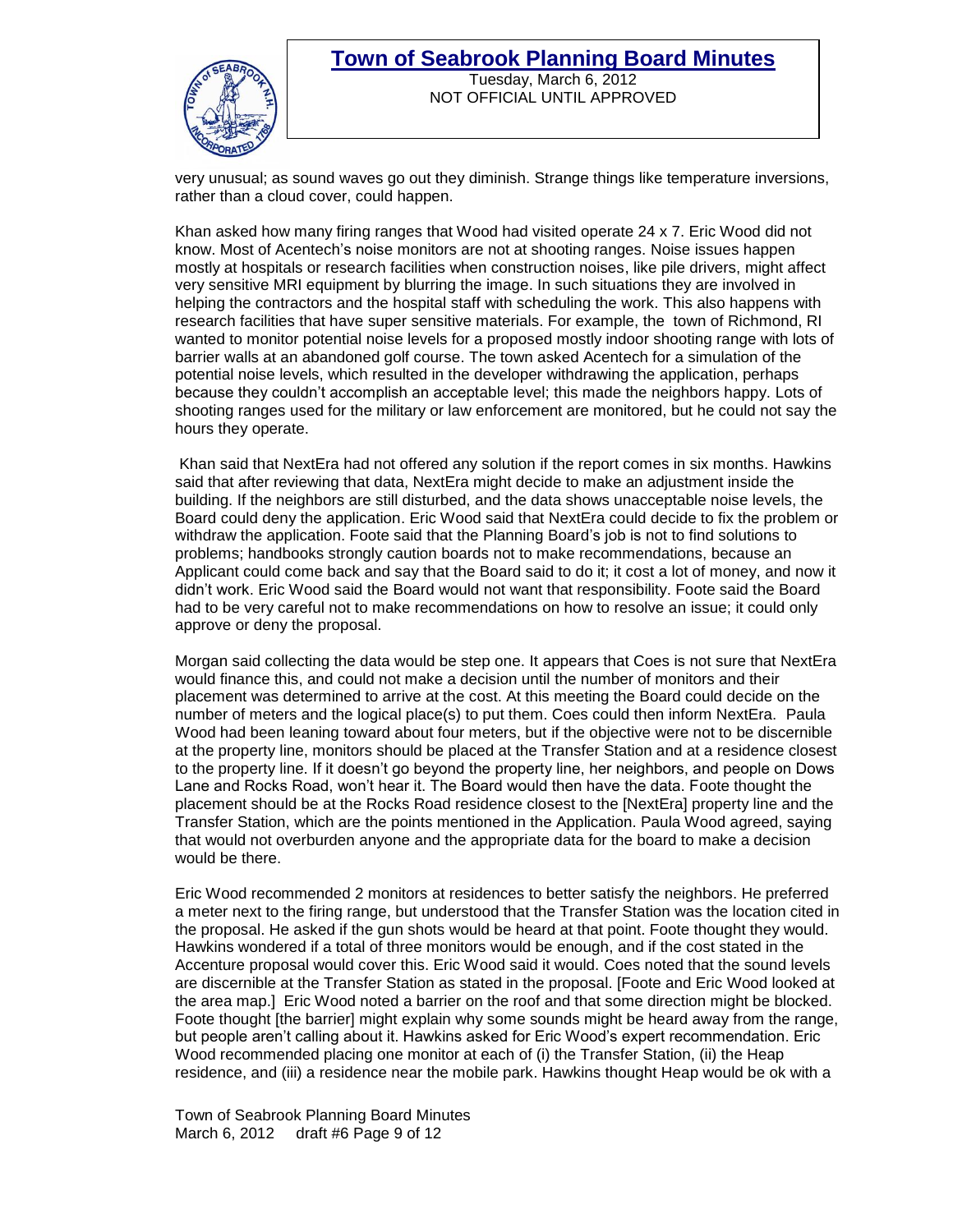

Tuesday, March 6, 2012 NOT OFFICIAL UNTIL APPROVED

meter on his property. Thibodeau noted that Janvrin has heard the firing. Hawkins said if people are already saying they can hear it, then perhaps the Board should rethink what it is doing. However, he thought that was NextEra's choice. If they do not withdraw their case, then the Board has the responsibility to decide how to rule on the case. He thought the Board would have to all go out and listen for the sounds, or get some other proof with data that says the sounds are heard. The Board doesn't sign a contract until NextEra says they will pay for it.

Coes asked if the set-up cost would be \$14,000 for the installation cost per meter (in total \$42,000), plus approximately \$30,000 for the monitoring and analysis. On that basis, he thought the cost would be \$72,000 for the year. Hawkins said there might be some reduction, if the duration was for less than one year. The Board would not be signing the contract unless NextEra says to go ahead. Coes said they would not want the hours of operation to go past 10PM in the first phase, so that they could see how it is working. Foote noted that the Board usually allows operation to 10PM. Hawkins said the Board would need an answer from NextEra as to whether this is an acceptable up-front cost, to see if this is a "go", before signing the contract. If not, and the Applicant did not withdraw, the Board would have to decide how to vote. Janvrin commented that if the answer is no, the Board probably would vote not to approve.

Coes understood that the cost would be \$72,000 for installation of three off-site meters, including at the Transfer Station, and \$86,000 if there were a fourth inside the range. Hawkins said the Board did not care how loud the sound was inside the range. The ambient outside noise plus the added noise from the range was what the Board was looking for i.e. how much was NextEra contributing to making that higher. From the drawings shown in the proposal, there would be a "spike" in the reading that could be seen. Eric Wood wanted to see that big spike inside the range because sound diminishes as it goes out. He thought the Board had said that having a monitoring meter at the Transfer Station would satisfy that need. Hawkins asked if Wood was trying to determine exactly when the shot was fired so he could see a pretty big spike on a meter at the same time. Hawkins asked if that meant that he wanted to see the same timeframe on a meter as when the shot was fired. Wood confirmed this. Hawkins asked if that meant that a meter would be required inside the range.

Eric Wood explained that if he sees a peak at one point in time and a meter reading eight seconds later, then he would know that it was a car door, or the like. He needs to get a good signal from a meter that could be inside the building, or outside, or on the roof - someplace close enough to correlate the gun shot reading with the meter readings. In a photograph one might think that a meter at the Transfer Station is good enough. The trouble with the Transfer Station is that the daytime gun fire sound won't be "clean". Hawkins suggested one meter in the building or right outside, 1 in the neighborhood, and one at the Transfer Station. Foote noted that it is often quiet at the Transfer Station, even in the daytime. A dump truck might show up once in three hours to dump a load of rubbish, or a construction company with a load. It's not a big city transfer station; they might just be sorting items. Hawkins wanted a motion to get a letter from NextEra that they will accept the full cost of the project. At that point, the Board would sign the Acentech agreement and have the monitors installed – probably three. Code Enforcement would then be asked to issue a conditional permit to use the range from 7AM to 10PM for a three month period. The Planning Board would review the data at the end of the three months. If there are complaints from the neighbors, the permit would be immediately withdrawn and the Board would meet again to determine the path to take. It would be up to NextEra, or the Board could decide to reject the application.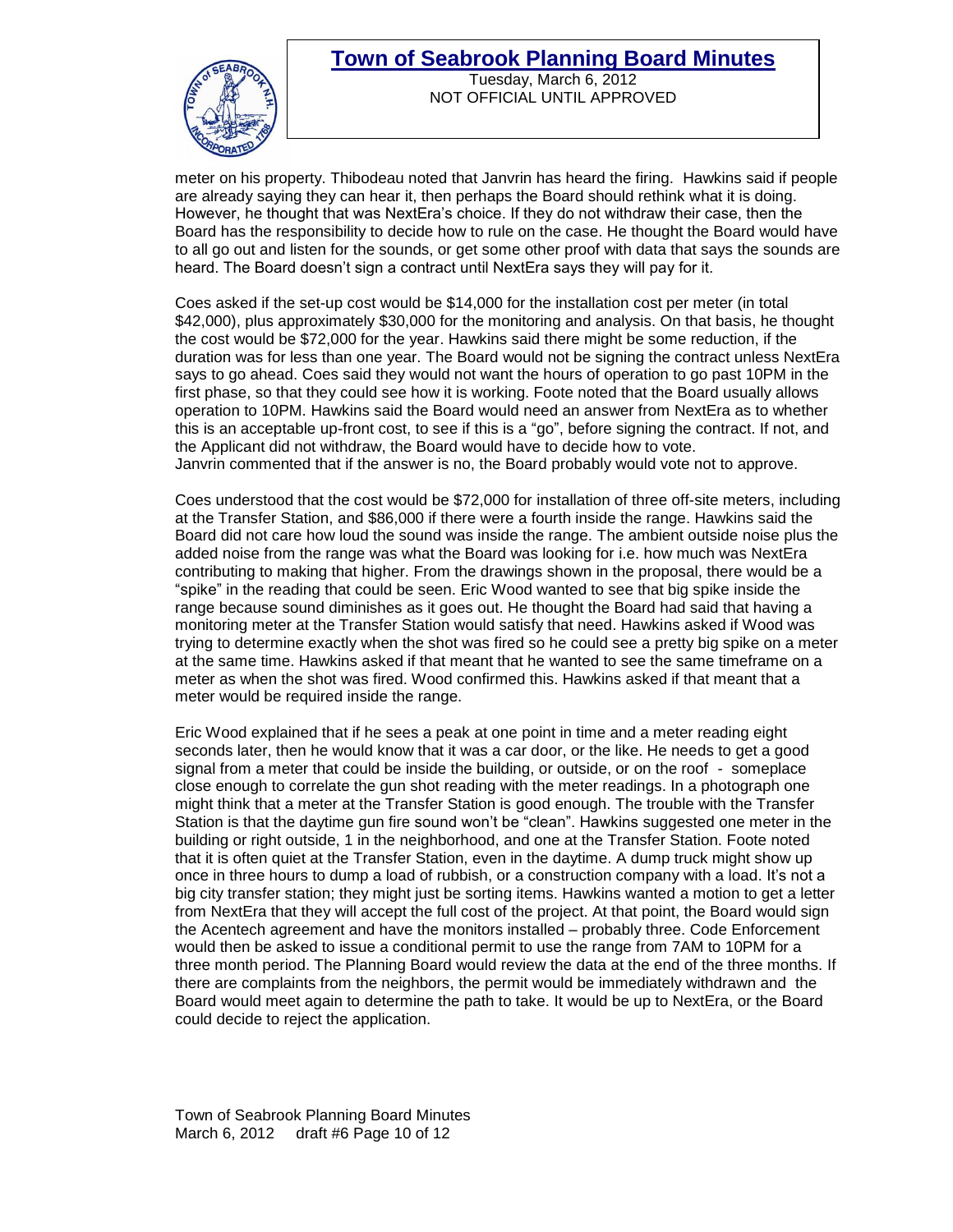

.

Tuesday, March 6, 2012 NOT OFFICIAL UNTIL APPROVED

Janvrin said if there's a problem they should go back to what is being done now. Hawkins said that would be acceptable. Khan wanted all calibers of guns [they use] to be fired during the three months, otherwise there wouldn't be enough information. Eric Wood asked Coes about keeping track of the firing times. Coes said Hawkins proposal would be fine up to 10 PM. Coes said they would not be firing large calibers at night, but he understood that the data needs to be collected. Hawkins said if the large caliber gun is fired during the day and neighbors call up, something has to be done. He thought that Khan's request was appropriate. Coes didn't want to fire such guns at night, as that would cause complaints about shooting a 50 caliber weapon. Foote asked if the 50 caliber had been shot during the day; Coes said they shot 72 rounds. Paula Wood asked if three months is enough; she wanted to see a span of seasons. Hawkins said three months would be the initial period. The intent would be to follow the Acentech recommendation. If it can last for a year, that would be good. If not, the Board needs to know, and hours of operation would go back to what it is today.

Janvrin said even if NextEra did some work and had its own consultants, the Board would want to have its monitoring continue to see what had changed. Hawkins clarified that NextEra would be signing up for a year and would have this data and or their own data. But the Board would be covered using its own data. If NextEra made changes to the building, the Board could see what difference that had made.

| <b>MOTION:</b><br><b>Hawkins</b><br>to obtain NextEra's agreement to pay for the costs for<br>the Planning Board to hire Acentech as its acoustical<br>consultant in connection with seeking a resolution to<br>the noise issues raised in connection with Case #2011-<br>31.10-22 - the NextEra firing range amended proposal,<br>in accordance with the process detailed below:<br>(i) NextEra is to provide a written agreement<br>stating that it will be responsible for paying the<br>costs in connection with the installation and<br>monitoring of 3 sound monitors, at \$14,000 per<br>meter, plus approximately \$30,000 in<br>monitoring and analysis fees for a period of<br>one year;<br>(ii) upon receipt of NextEra's written<br>agreement, the Planning Board Chair will sign<br>the Acentech contract it has in hand;<br>(iii) the monitors will be set up in the field;<br>(iv) Code Enforcement will issue a conditional<br>permit allowing hours of operation at the firing<br>range from 7AM to 10PM for a period of three<br>months:<br>(v) at the end of the initial three months, the<br>data collected from firing all types and caliber<br>of weapons anticipated to be used by NextEra |
|-------------------------------------------------------------------------------------------------------------------------------------------------------------------------------------------------------------------------------------------------------------------------------------------------------------------------------------------------------------------------------------------------------------------------------------------------------------------------------------------------------------------------------------------------------------------------------------------------------------------------------------------------------------------------------------------------------------------------------------------------------------------------------------------------------------------------------------------------------------------------------------------------------------------------------------------------------------------------------------------------------------------------------------------------------------------------------------------------------------------------------------------------------------------------------------------------------------------|
| personnel shall be presented to the Planning<br>Board by Acentech or, if there are complaints<br>from the neighbors, the permit will be revoked<br>by the CEO and the daytime permit will be<br>reissued; and                                                                                                                                                                                                                                                                                                                                                                                                                                                                                                                                                                                                                                                                                                                                                                                                                                                                                                                                                                                                     |